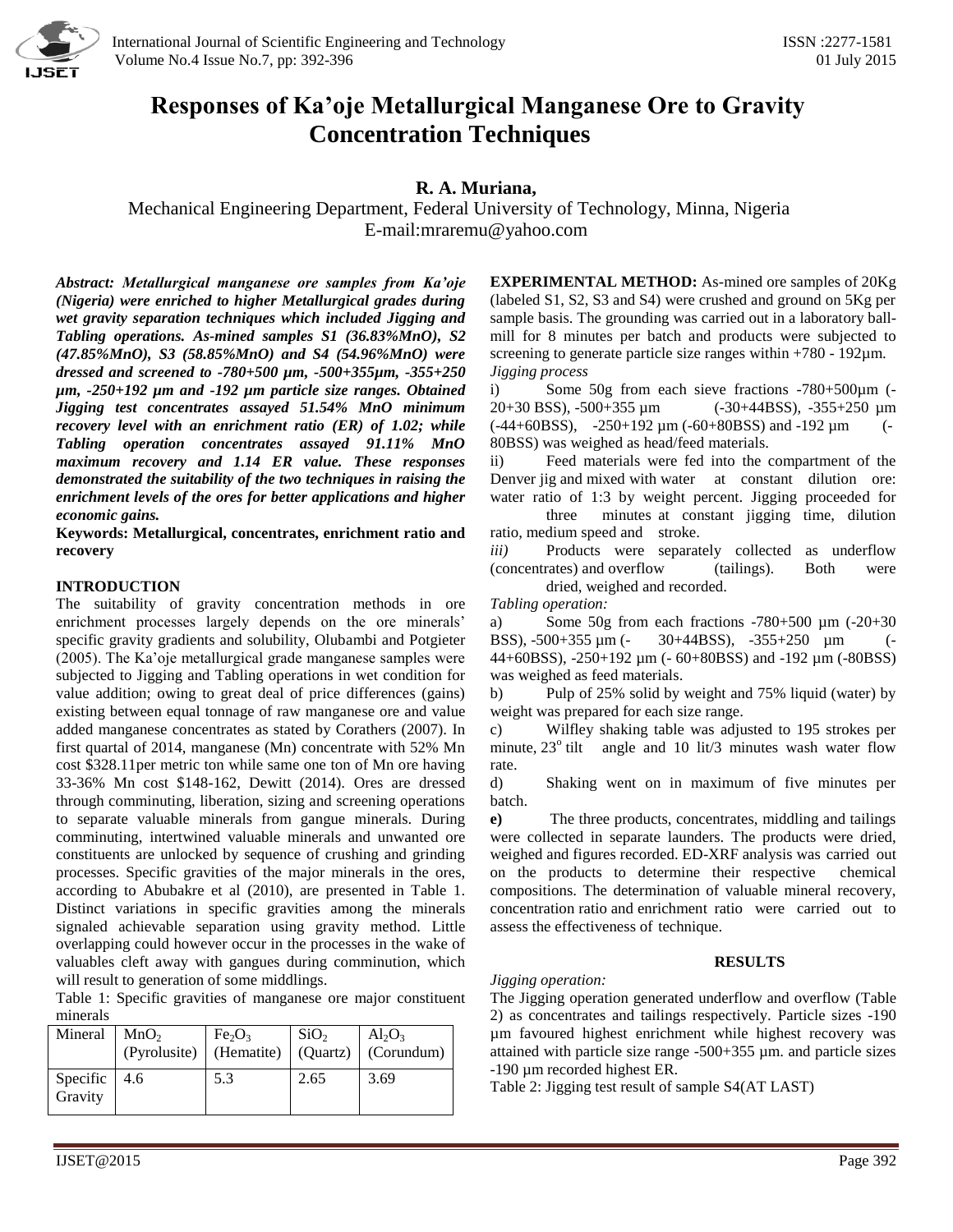

*Tabling Operation:* The separation and displacement of the particles during Tabling are presented in the Plates 1. While Tables 7 to 11 present the numerical Tabling results.



Plate 1: Middling dropping on the splitter clearly separated from the concentrate.

The effect of ore particle size on concentration ratio is presented in Figure 1. Particle size reduction down to 380 µm did not significantly liberate valuable mineral  $(MnO<sub>2</sub>)$ , hence little or no change in the CR. Further reduction in particle size below 380 µm however resulted in a significant valuable mineral liberation which resulted to high increase in concentration ratio. Products were generated as concentrates, middlings and tailings (Plates 1; Tables 3,4 and 5). Sieve sizes -780+500 µm and -500+355 µm favoured generation of more middlings than tailings while - 355+250 µm, -250+192 µm and -192 µm generated more tailings than middlings. The Tabling operation proved more efficient as the feed materials got more spread out and stratified for better sensitivity to particles' specific gravities during Tabling operation. Particle size range -355+250 µm, however, generated more middlings in samples S1 and S4. This was due to aggregation of the valuables in finer shapes in the bulk sample. Tabling of S2 recorded 51.39% valuable assay with lowest recovery level of 72.49% as much valuables were lost to tailings. The S2 tabling results showed that top ER was recorded with particle sizes -192 µm with reduced silica content, as similar to what occurred in the tabling of sample S4.

Table 3: Tabling results of sample S2(AT LAST)



Figure 1: Relationship between particle and concentration ratio. Table 4: Tabling results of sample S3(AT LAST)

Table 5: Tabling results of sample S4(AT LAST)

All the generated concentrates were far below  $6000 \mu m$  (6 mm) particle size required in a furnace operation; this necessitated cold-bond agglomeration of the products (Plate 2) using natural resin (Gum arabic) and 5% Portland cement as binders in a labsize pelletizer. The Resin serves as a precarbonization material while the cement serves as pre-flux material should the agglomerates be used for production of ferro-manganese. Average compressive strength of resin bonded pellets was 9.74KN while that of cement bonded pellets was 10.78KN; this is in consonance with the standard according to Lotosh (1999).



Plate 2: Agglomerates of 9-21 mm. Pellets 'A' and 'B' are fine concentrates and natural resin bonded while pellets 'C' and 'D' are coarse contrates and cement bonded.

#### *Cost Analysis*

Cost analysis of concentrating the manganese ore is presented in Table 12.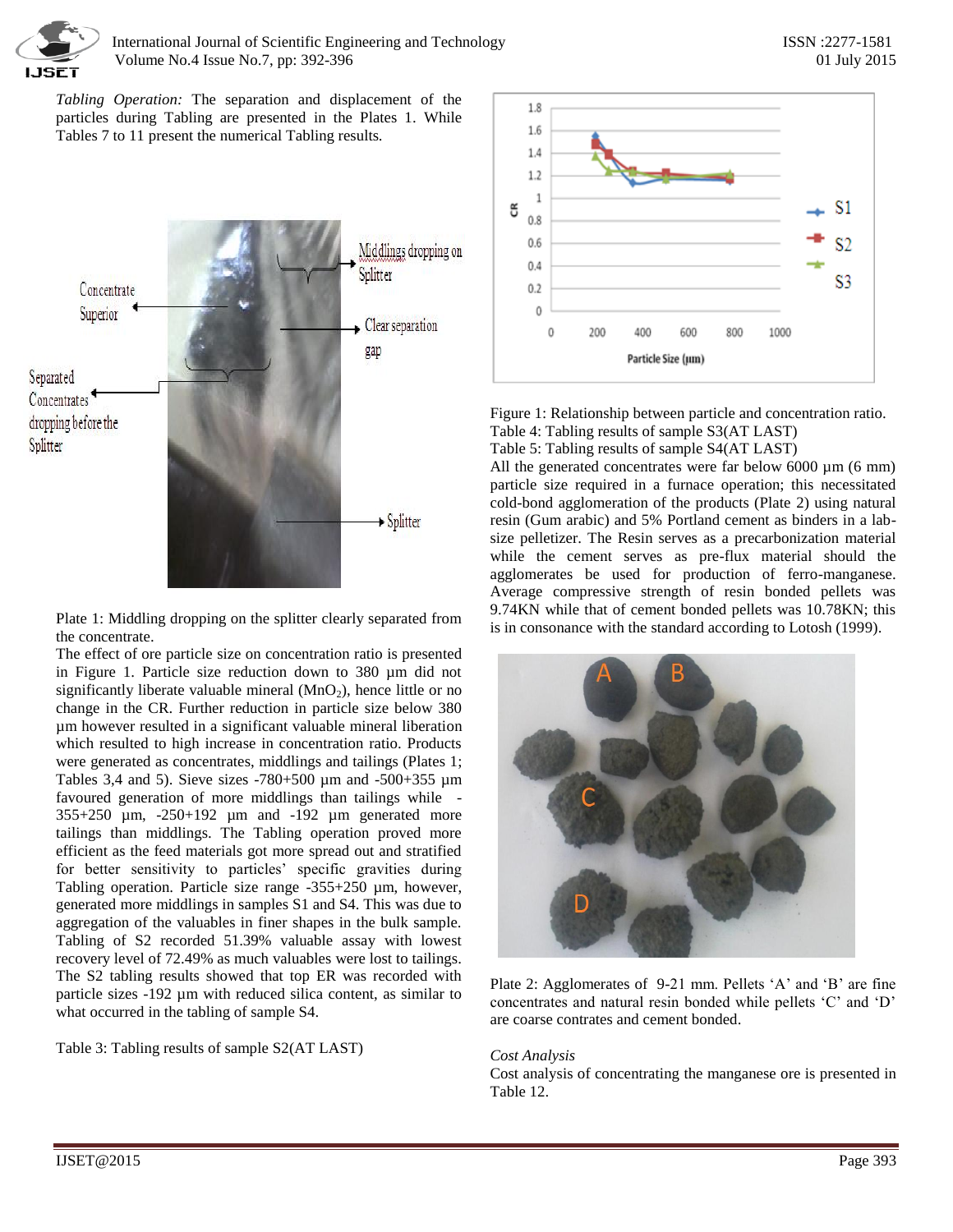

Table 12: Ore Concentration Cost Analysis

| S/N                           | Item Description                                      | Quantity                               | $Cost (\$)$ |  |  |  |  |  |  |
|-------------------------------|-------------------------------------------------------|----------------------------------------|-------------|--|--|--|--|--|--|
|                               |                                                       | <b>CONSUMABLES</b>                     |             |  |  |  |  |  |  |
| 1                             | Ore Comminution                                       | 20Kg                                   | 0.08        |  |  |  |  |  |  |
| $\overline{c}$                | <b>Jigging Test</b>                                   | 10Kg                                   | 1.43        |  |  |  |  |  |  |
| 3                             | <b>Tabling Operation</b>                              | 10Kg                                   | 2.40        |  |  |  |  |  |  |
| 4                             | Potable Water                                         | 300 Liters                             | 0.47        |  |  |  |  |  |  |
|                               | Sub-Total $1 = $4.38$                                 |                                        |             |  |  |  |  |  |  |
| <b>CAPITAL EXPENDITURE</b>    |                                                       |                                        |             |  |  |  |  |  |  |
| 4                             | Holman-<br>Wilfley<br>Shaking-Table<br>Model<br>8000, | One set                                | 3,000.00    |  |  |  |  |  |  |
|                               | (2,500Kg/h)                                           |                                        |             |  |  |  |  |  |  |
| 5                             | Denver Jig                                            | One set                                | 1,200.00    |  |  |  |  |  |  |
| 6                             | Overhead for<br>two<br>personels in ten years         | At \$1,800<br>head<br>per<br>per month | 432,000.00  |  |  |  |  |  |  |
| 7                             | Pelletizer                                            | One set                                | 900.00      |  |  |  |  |  |  |
| 8                             | <b>Portland Cement</b>                                | 2,520                                  |             |  |  |  |  |  |  |
|                               |                                                       | metric ton                             | 567,000.00  |  |  |  |  |  |  |
| Sub-Total $2 = $1,004,100.00$ |                                                       |                                        |             |  |  |  |  |  |  |

Consum. total expend. for  $1000Kg = 50 \times 4.38 = $219.00$ Cost of 1000Kg raw manganese ore  $(26\% \text{ Mn}) = $102.00$ Cost of 1000Kg concentrate (52% Mn) = \$ 358.11

> Cost difference  $= $256.11$  Net gain = \$(256.11-219)  $= $37.11$

Wilfley table of model 8000 operation capacity is 2,500Kg per hour. The gain per hour equals \$92.78; eight hours per day working principle produces \$742.2 per day gain. The twenty one working days principle earns \$15,586.2 while a year operation earns \$187,034.40 gross profit. For ten years shelf life, the Wilfley Table would have earned \$1,870,344.00 gross gain having processed 50,400 metric ton.

The Net Gain per decade =  $$ (1,870,344 - 1,004,100) =$ \$866,244

> Net gain per year  $=$  \$86,624.4 Net gain per month  $= $7,218.7$

### **CONCLUSIONS**

The Jigging and Tabling tests successfully upgraded the Ka'oje metallurgical ore to feeds usable in ferro-manganese production cycles. Jigging test concentrates assayed 51.54% MnO minimum recovery level with an enrichment ratio(ER) of 1.02; while concentrates from Tabling operation assayed 91.11% MnO maximum recovery with 1.14 ER value. Tabling operation however proved more suitable in raising the enrichment levels of the ores and a net gain of \$86,624.40 a year. .

# **REFERENCES**

- *i. Abubakre, O.K., Muriana, R. A. & Arogundade, A. I. (2010). Petrological and Mineralogical Characterization of Ka'oje (Kebbi State, Nigeria) Manganese Ores. Journal of Eng. Research, Uni. of Lagos, 15(3) . 20-28.*
- *ii. Corathers, L.A. (2007). Manganese. USA Geological Survey Minerals Year Book. USA.*
- *iii. Dewitt A. (2014). Metal-pages. Argus Media, Washington DC. USA.*
- *iv. Lehne, R.W. (2006). Treatment and Microscopy of Gold and base metal ores.*

*a. Retreived from [www.isogyre.com](http://www.isogyre.com/)* 

- *v. Lotosh V.E (1999). Cold-Bond Pelletizing of Iron-containing Wastes of a Metallurgical Enterprise on Calcium Containing Binder. Journal of Steel in Transaction, 29(12). Pp6-10.*
- *vi. Malayoglu U. (2010). Study on the Gravity Processing of*  Journal of Chemistry. Vol. 22, *No4. Pp 3292-3298.*
- *vii. Olsen S.E., Tangstad M. and Lindstad T. (2007). Production of Manganese Ferroalloys. SINTEF and Tapir Academic Press, Trondheim . 1st edition.*
- *viii. Olubambi, P.A. & Potgieter, J.H. (2005). Effectiveness of Gravity Concentration for the Beneficiation of Itakpe (Nigeria) Iron Ore Achieved Through Jigging Operation. Journal of Minerals and Materials Characterization and Engineering, 4, (1), 21-30, Issue4-1P21-*

*30. U.S.A. Retreived from http://www.jmmce.org.*

- *ix. Subrata R. (2009). Recovery improvement of Fine Iron Ore Particles by Multi Gravity Separation. The Open Mineral Processing Journal. Vol. 2, Pp 17-30.*
- *x. Wills,B.A,(2005).MineralProcessingTechnology.NewYork:Th ePergamonLtd,SeventhEdition.*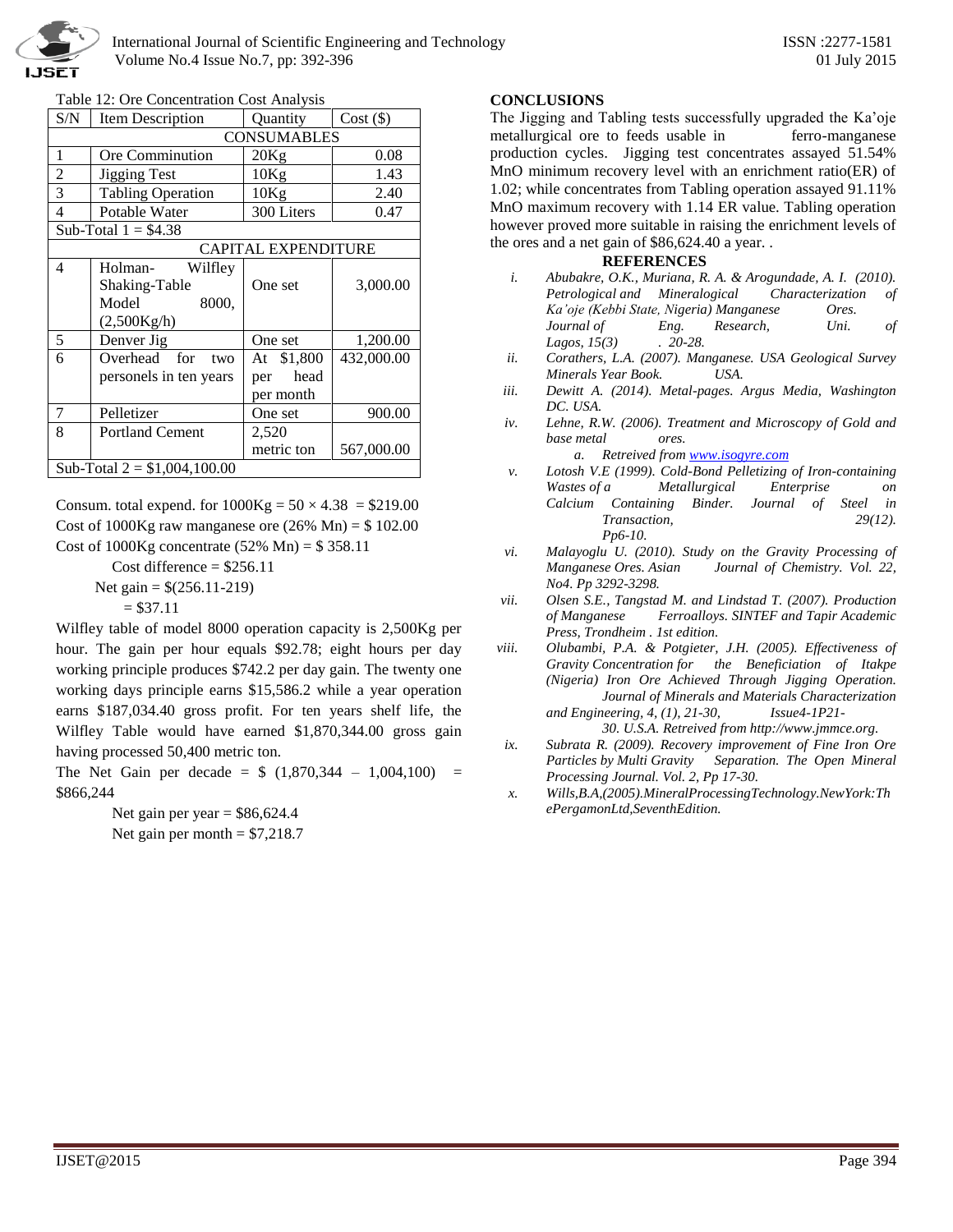

# Table 2: Jigging test result of sample S4

| S/N | Sieve<br><b>Size</b><br>Range<br>$(\mu m)$ | Feed<br>(g) |       |       | Underflow        |      | Overflow | % losses<br>$[50-(x+y)]$ |       |                  |      |
|-----|--------------------------------------------|-------------|-------|-------|------------------|------|----------|--------------------------|-------|------------------|------|
|     |                                            |             | Wt(g) | $\%$  | $\%$             |      | Recovery | Wt(g)                    | %     | %                |      |
|     |                                            |             | X     | MnO   | SiO <sub>2</sub> | E.R  | (% )     | Y                        | MnO   | SiO <sub>2</sub> |      |
|     | $-780+500$                                 | 50          | 45.51 | 57.87 | 6.33             | 1.05 | 95.84    | 3.65                     | 35.78 | 34.20            | 1.68 |
| 2   | $-500+355$                                 | 50          | 42.93 | 60.18 | 6.35             | 1.10 | 94.01    | 5.87                     | 39.07 | 31.20            | 2.40 |
| 3   | $-355+250$                                 | 50          | 39.91 | 61.87 | 6.21             | 1.13 | 89.86    | 7.93                     | 35.14 | 36.72            | 4.32 |
| 4   | $-250+192$                                 | 50          | 40.13 | 60.12 | 5.97             | 1.09 | 87.79    | 6.85                     | 36.54 | 36.89            | 6.04 |
| 5   | $-192$                                     | 50          | 37.48 | 63.09 | 5.37             | 1.15 | 86.05    | 9.42                     | 34.68 | 31.15            | 6.20 |

# Table 3: Tabling results of sample S2

| S/N            | Sieve<br>Size<br>Range | Feed<br>(g) | Assay of feed        |                          | Product                            | Weight<br>$\sigma$ f<br>Product | Assay of<br>Product |                          | Recovery | E.R  | C.R  |
|----------------|------------------------|-------------|----------------------|--------------------------|------------------------------------|---------------------------------|---------------------|--------------------------|----------|------|------|
|                | $(\mu m)$              |             | $\frac{0}{0}$<br>MnO | $\%$<br>SiO <sub>2</sub> |                                    | (g)                             | $\%$<br>MnO         | $\%$<br>SiO <sub>2</sub> | (%)      |      |      |
| $\mathbf{1}$   | $-780+500$             | 50          | 47.85                | 14.80                    | Concentrate<br>Middling<br>Tailing | 42.53<br>05.11<br>01.36         | 50.41<br>38.36      | 14.09<br>21.70           | 89.61    | 1.05 | 1.18 |
| 2              | $-500+355$             | 50          | 47.85                | 14.80                    | Concentrate<br>Middling<br>Tailing | 40.93<br>07.05<br>00.89         | 50.55<br>40.72      | 13.10<br>20.50           | 86.48    | 1.06 | 1.22 |
| 3              | $-355+250$             | 50          | 47.85                | 14.80                    | Concentrate<br>Middling<br>Tailing | 40.36<br>01.97<br>06.67         | 50.52<br>40.87      | 13.20<br>19.30           | 85.22    | 1.06 | 1.24 |
| $\overline{4}$ | $-250+192$             | 50          | 47.85                | 14.80                    | Concentrate<br>Middling<br>Tailing | 35.87<br>00.33<br>13.80         | 50.03<br>41.34      | 14.52<br>19.15           | 75.01    | 1.04 | 1.39 |
| 5              | $-192$                 | 50          | 47.85                | 14.80                    | Concentrate<br>Middling<br>Tailing | 33.75<br>00.30<br>14.19         | 51.39<br>45.38      | 12.67<br>16.90           | 72.49    | 1.07 | 1.48 |

Table 4: Tabling results of sample S3